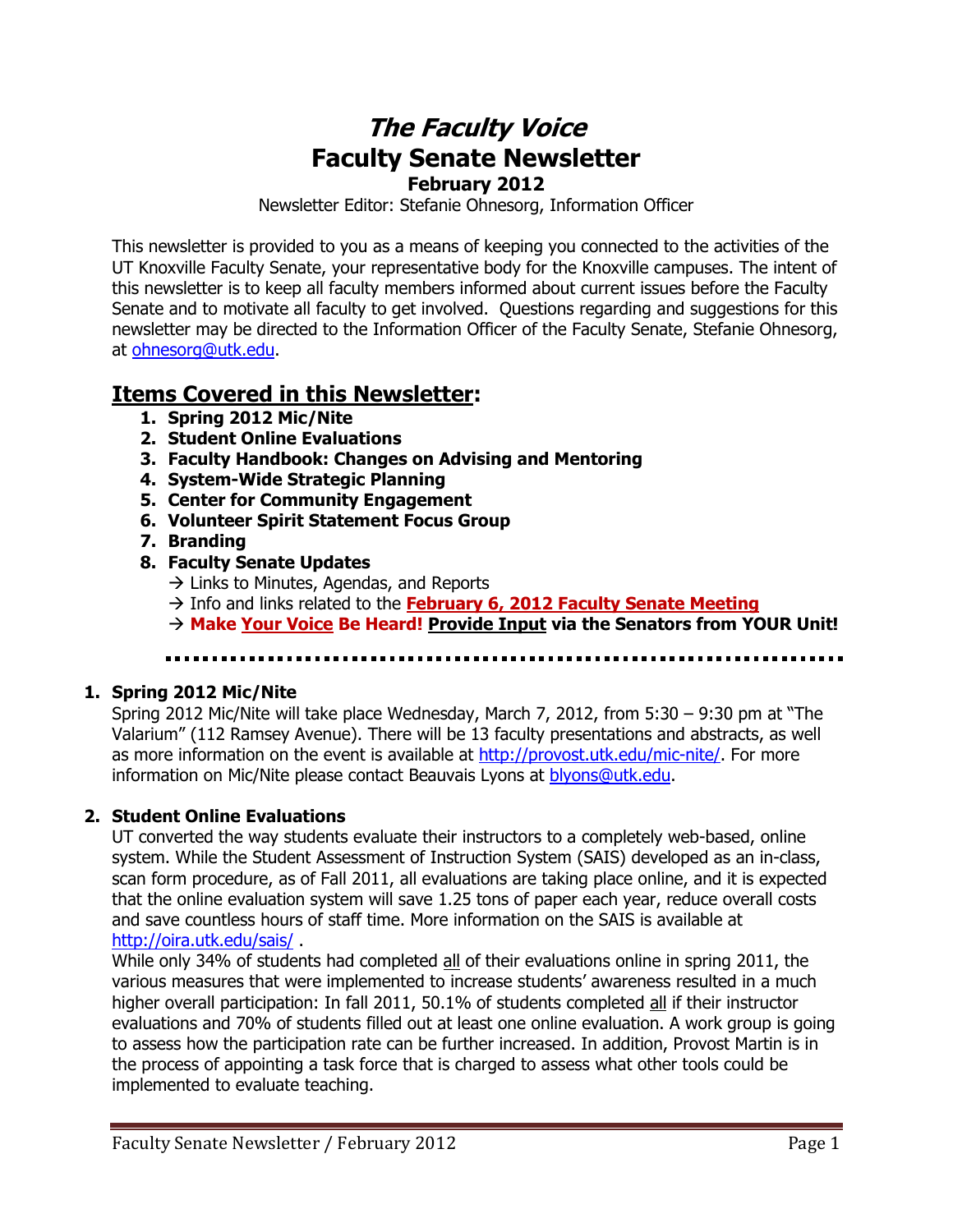#### **3. Faculty Handbook: Changes on Advising and Mentoring**

The Faculty Senate has been concerned that the new section on "advising and mentoring" voted on in September 2011 (to go into effect in August 2012) had more language devoted to it than "teaching." Two issues need to be resolved prior to the Board of Trustees' meeting in June. First, "Advising and Mentoring" needs to be added to Section 3.11.4, the criteria on tenure. This can be done by adding a parenthetical to 3.11.4. The second change is more substantive: The definition of "best practices" needs to be included somewhere and may involve adding a footnote. For more information see the minutes of the Faculty Senate Meeting on Sept. 19, 2011 at [http://senate.utk.edu/files/2011/09/September-2011.min\\_1.pdf](http://senate.utk.edu/files/2011/09/September-2011.min_1.pdf) (p. 6-7); and the resolution from the Faculty Affairs Committee referred to in these minutes: [http://senate.utk.edu/files/2011/09/5-FAC\\_Resolution\\_Advising\\_and\\_Mentoring\\_revised\\_20110826.pdf](http://senate.utk.edu/files/2011/09/5-FAC_Resolution_Advising_and_Mentoring_revised_20110826.pdf)

#### **4. System-Wide Strategic Planning**

A strategic planning process for the University of Tennessee System is now underway, with a final plan anticipated by June 2012 [\(http://president.tennessee.edu/strategicplan/\)](http://president.tennessee.edu/strategicplan/). As part of this process, it needs to be clearly defined what are 'system issues' and what are 'campus issues.' Currently these lines are blurred; the system-wide plan, for example, deals with the land grant mission even though the system is not a land grant enterprise. The only land grant institutions within the UT system are UTK and UTIA. The Faculty Senate is closely monitoring this situation, and efforts to empower the system to have more engagement across the board may require looking at taxation of campuses: If specific campuses want the system to have more authority, the money to do so would need to come from them.

#### **5. Center for Community Engagement**

A Task Force under the leadership of David Schumann [\(dschuman@utk.edu\)](mailto:dschuman@utk.edu) and Bob Rider [\(brider@utk.edu\)](mailto:brider@utk.edu) has been charged with planning the creation of a Center on Community Engagement. The Center will serve as a central organization of community efforts of the campus. UTK is a member of TRUCEN (The Research University Civic Engagement Network) as are many of our peer institutions and top 25 schools. Rider will attend a TRUCEN meeting next month. The benefits of the Center will include increased retention, graduation rates, and visibility for UT. For more information see the following PowerPoint presentation that was prepared by David Schumann: [http://senate.utk.edu/files/2011/09/CE-Proposal-PP.pdf.](http://senate.utk.edu/files/2011/09/CE-Proposal-PP.pdf)

#### **6. Volunteer Spirit Statement Focus Group**

The Learning Consortium meets every 3 weeks to talk about student learning and improving it. The group would like to create a statement about what it means to be a volunteer. Schumann invites all members of the campus community to write down thoughts on what it means to be a Vol. Email your thoughts on what it means to be a Vol to [dschuman@utk.edu.](mailto:dschuman@utk.edu)

### **7. Branding**

On Feb. 1, 2012, the new website for the campus was launched. The old one was created in 2007, and the new website is designed to be more user-friendly. University websites are becoming much more standardized in the fact that there are certain things prospective students expect to see when they come to a university's website. The biggest change in the website is that it has been re-architected; it is now also more user-friendly for mobile devices. In February or March of this year, departments will receive templates for redesigning their own web-pages as time allows; there is no set deadline.